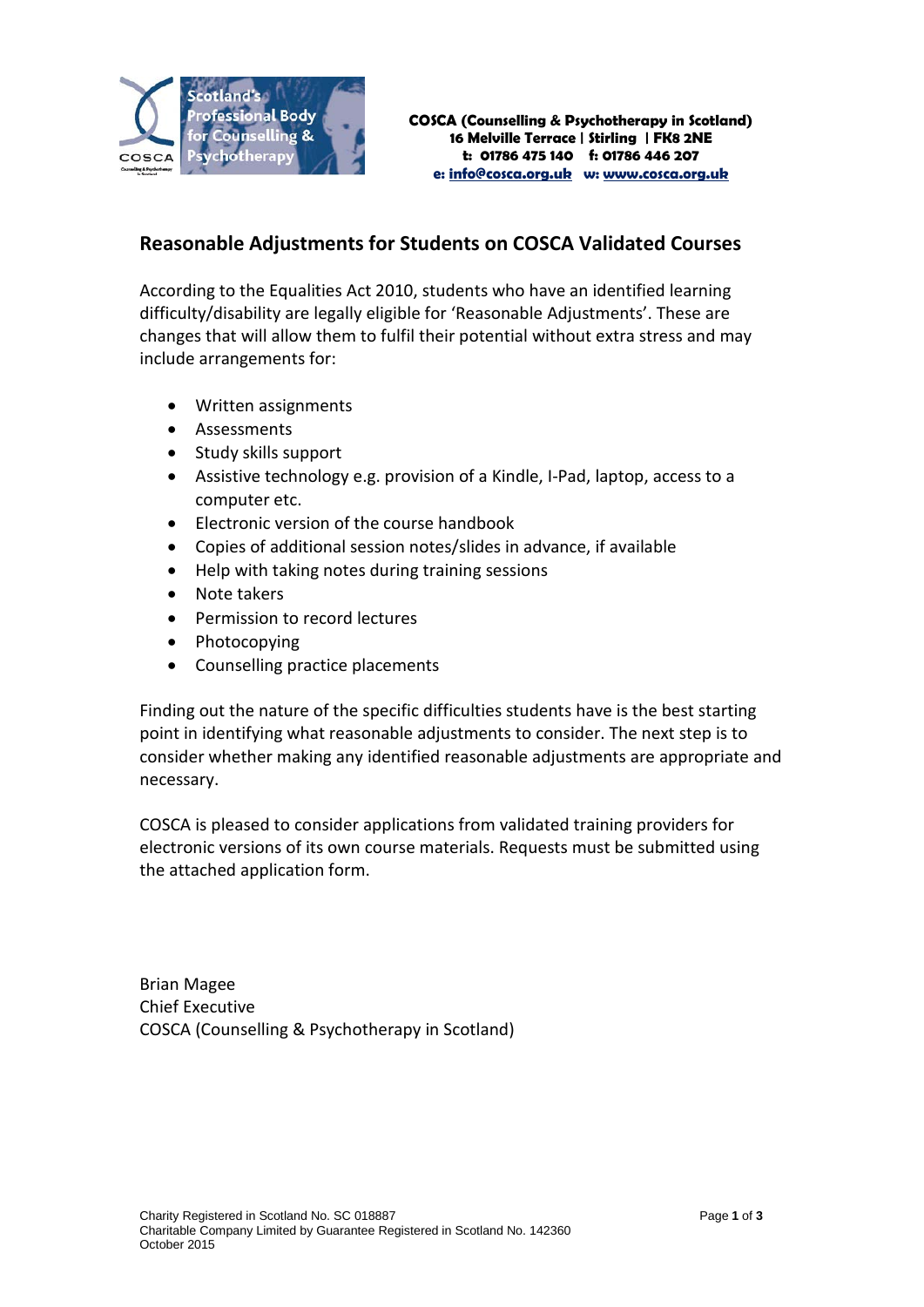

## **Reasonable Adjustments for Students on COSCA Validated Courses**

## **REQUEST FORM FOR ELECTRONIC VERSION OF COSCA HANDBOOKS**

## **Those requesting the above should note the following:**

- $\triangleright$  There is a time limit for storing this electronic version of the COSCA handbook. It requires to be deleted from the validated training provider's IT system within one month of receiving it from COSCA.
- $\triangleright$  The person requesting the electronic version must send confirmation to COSCA that the file has been deleted from the IT system one month following the completion of the delivery of the Module.
- $\triangleright$  The electronic version is not to be copied onto any other IT system or device apart from that belonging to the validated training provider and used by the participant within the training venue.

Please tick:

COSCA Counselling Skills Certificate:

| Module 1                                             |
|------------------------------------------------------|
| Module 2                                             |
| Module 3                                             |
| Module 4                                             |
| COSCA Further Steps in Counselling Skills (Volume 1) |
| <b>COSCA Counselling Supervision Certificate</b>     |
| <b>COSCA Group Counselling Skills</b>                |

| Name of COSCA Validated<br>Provider                                              |  |
|----------------------------------------------------------------------------------|--|
| <b>Contact Person/Person</b><br>requesting the electronic<br>version of handbook |  |